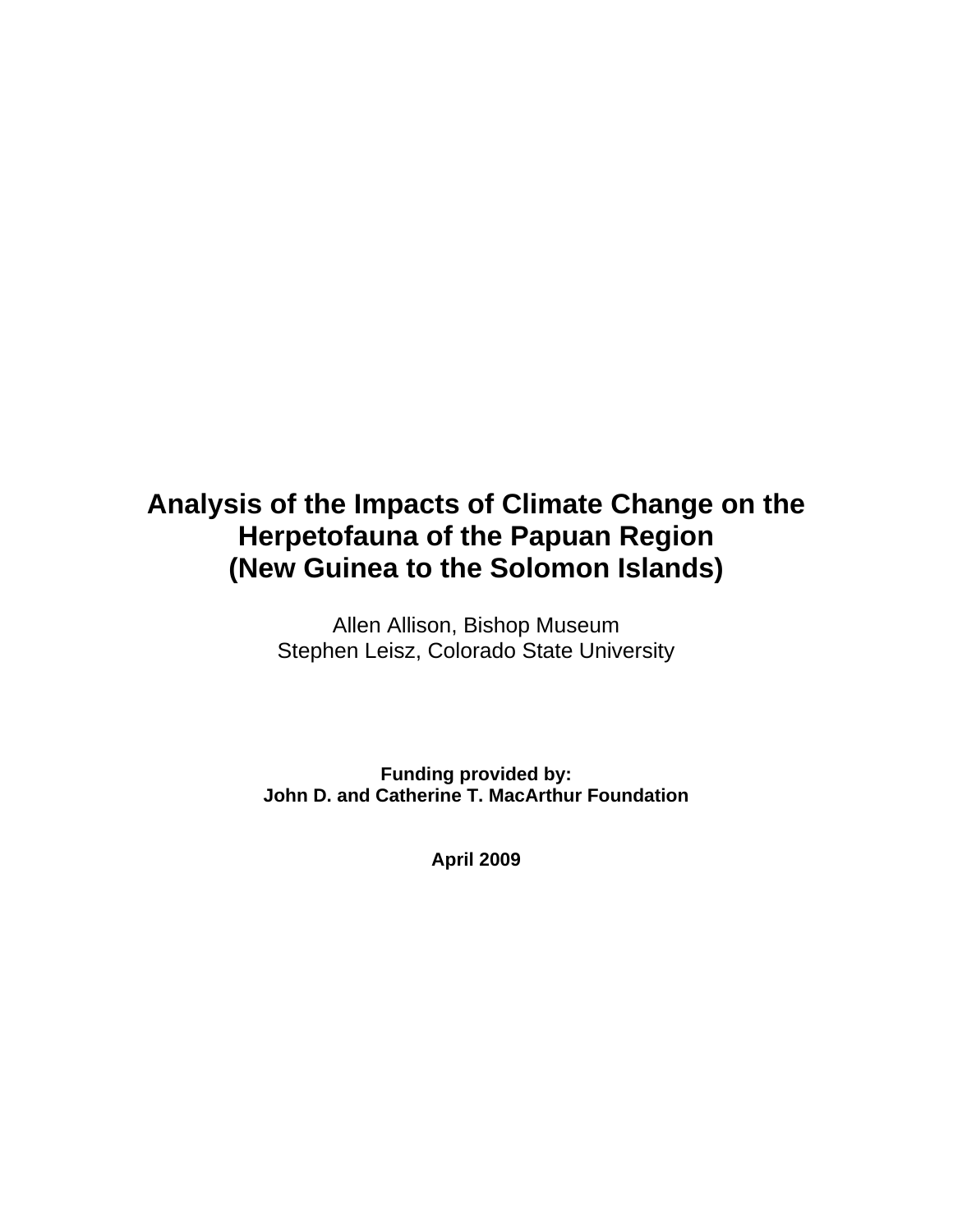#### **Introduction**

The study of climate change can be traced back some 200 years when scientists first began debating the timing and extent of glaciation associated with the last ice age in northern Europe. As the factors involved became better understood, scientists recognized that increasing concentrations of various gasses could produce a greenhouse effect and lead to a global rise in temperature. In the late 1950s measurements of atmospheric carbon dioxide demonstrated an annual increase of approximately 1.4 ppm/yr and led to predictions that the earth's average temperature was likely to rise by 3-5° C by 2050. This led to vigorous debate, but by around 2005 most scientists and many politicians came to realize that increasing levels of  $CO<sub>2</sub>$  were causing the earth's temperature to rise, that a major portion of this increased  $CO<sub>2</sub>$  came from human activities, particularly the burning of fossil fuels to produce energy, and that these changes would profoundly change the world's weather patterns and lead to a significant rise in sea level as polar icecaps melted and the oceans expanded as they warmed. Much recent work has focused on understanding the various environmental and atmospheric factors involved in climate change and incorporating these findings into sophisticated climate models to project future climate conditions. Although much of this work is in its infancy and most projections involve generalized effects over large areas, it is now widely agreed that sea temperature is likely to rise most rapidly in equatorial regions. This will potentially affect known drivers of periodic climate change in the southwest Pacific, such as ENSO, and could lead to increased droughts in some parts of Melanesia and increased rainfall in others. In addition, rising sea level may inundate low-lying islands, potentially causing the extinction of species endemic to those islands, and increasing temperature and changing rainfall patterns may lead to the expansion of ranges of some species and to contraction in the ranges of others. Those species endemic to high elevations, particularly single mountain summits, are especially vulnerable inasmuch as habitat essential for their survival could shrink or completely disappear.

It is virtually impossible, based on our current understanding of climate change, to predict its effects on specific populations and species of plants and animals in the equatorial tropics. This is particularly difficult in New Guinea where upwards of half the species remain unknown to science. However, some general predictions are possible. It is likely that those species that have broad ecological tolerances and large geographic ranges are less susceptible to the effects of climate change than are those species that have narrow ecological tolerances and small geographic ranges. Similarly, it is likely that those species that occupy broad altitudinal ranges will be less susceptible to the effects of climate change than those species confined to narrow altitudinal bands. Similarly, species endemic to small islands are more likely to be impacted than are species occurring on large islands or mainland New Guinea.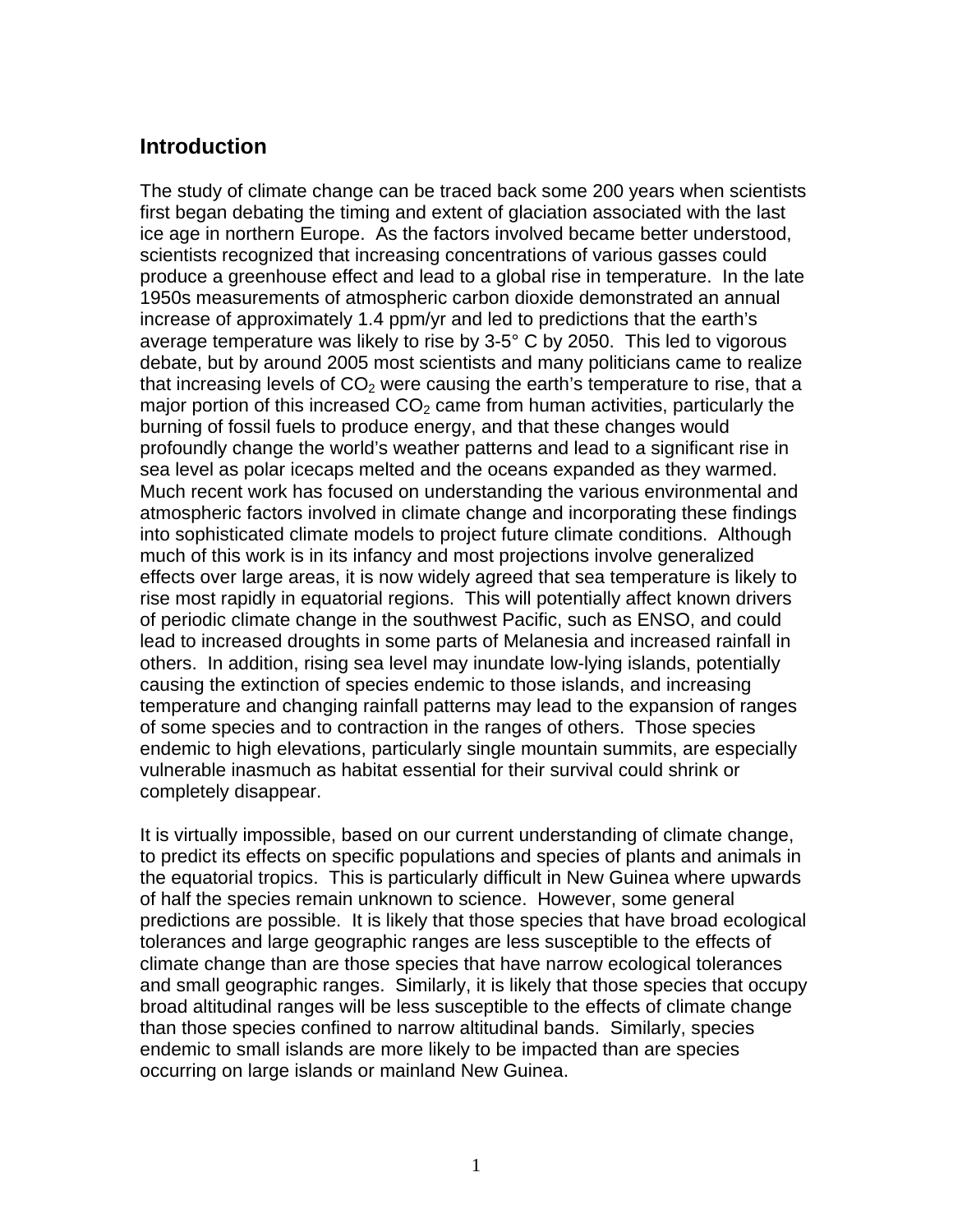## **Background and analysis**

In this analysis we focus on the herpetofauna (amphibians and reptiles) of the Papuan Region (New Guinea to the Solomon Islands, including the Bismarck and Admiralty archipelagos). This group is composed of an estimated 1400 species (based on rates of species discovery and the number of areas that remain underexplored or unexplored [Allison and Kraus, in prep], of which only 793 species are currently known to science. As a result of recent survey work, we have reasonably good information on the geographic ranges of all currently recognized species (Allison and Kraus, [http://www.bishopmuseum.org/research/pbs/](http://www.bishopmuseum.org/research/pbs/ papuanherps/)  [papuanherps/](http://www.bishopmuseum.org/research/pbs/ papuanherps/) accessed 28 April 2009). Nearly all known species have been mapped (the exceptions involve species of taxonomic uncertainty that require further study before their ranges can be accurately determined).



Figure 1. Survey intensity of amphibians and reptiles in the Papuan region: numbers of specimens in the world's museum by quarterdegree grid.

The distribution maps of Papuan amphibians and reptiles are based on all available data from museum collections and field surveys. However, large parts of New Guinea remain biologically unknown or poorly known (Figure 1), and many of the range maps must be considered preliminary. In addition, it is difficult to accurately map the range of a species in a mountainous landscape such as New Guinea where lowlands may be separated from mountain summits by a straight-line distance of only a few kilometers. In spite of these limitations, it is possible to use these maps to identify species occupying narrow altitudinal bands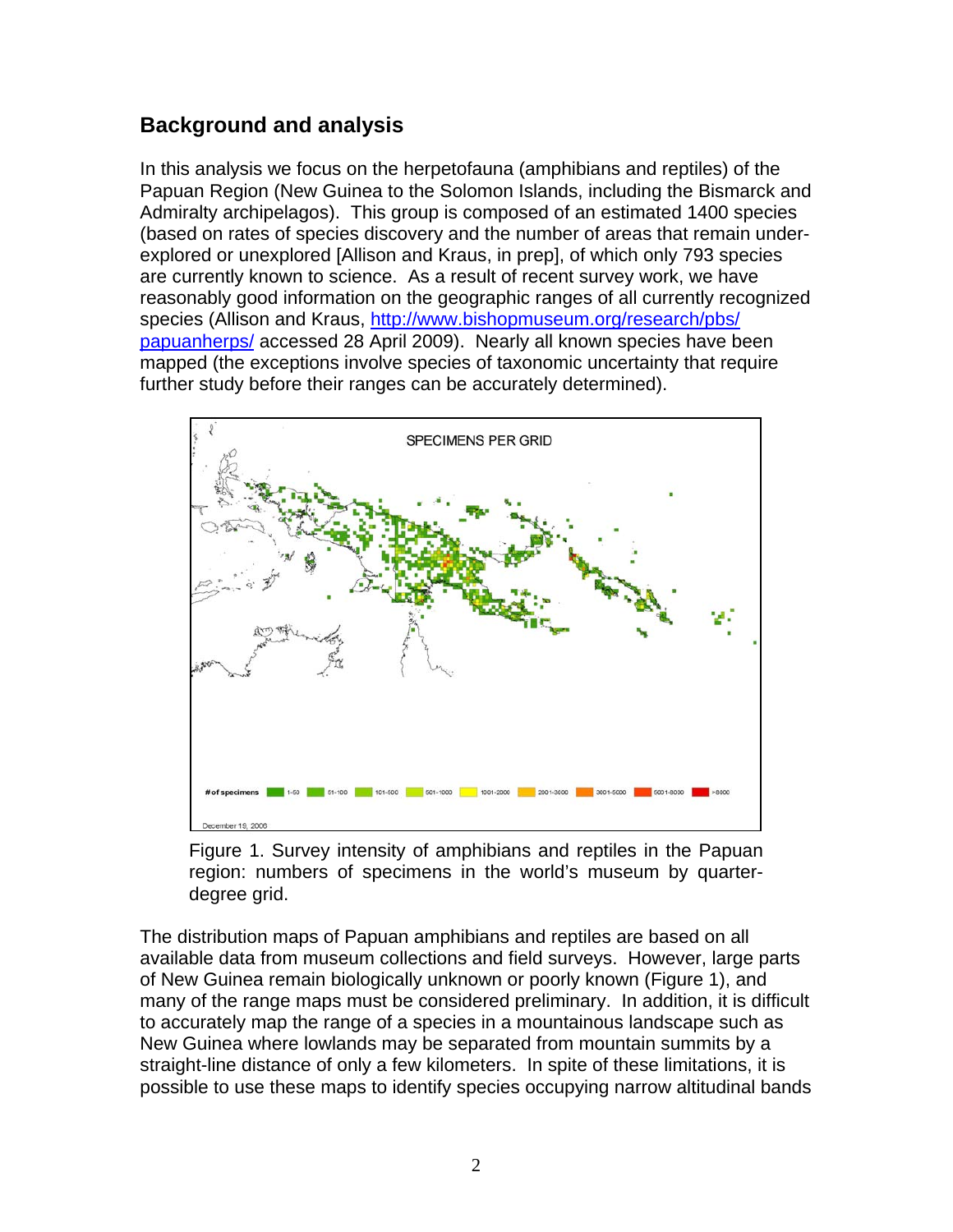or small geographic areas and which are, therefore, most likely to be susceptible to the effects of climate change.

|                | <b>Families</b> | Genera | <b>Species</b> |
|----------------|-----------------|--------|----------------|
| Frogs          |                 | 29     | 315            |
| <b>Turtles</b> | 5               | 11     | 18             |
| Crocodiles     |                 |        | $\mathcal{P}$  |
| Lizards        | 6               | 34     | 212            |
| <b>Snakes</b>  | 9               | 24     | 113            |
|                | 25              | aa     |                |

Table 1. Numbers of families, genera and species of New Guinea amphibians and reptiles

The current distribution of amphibians and reptile species numbers by taxonomic class is shown in Table 1. As mentioned earlier, it is important to recognize that our knowledge of the herpetofauna is growing rapidly (Figure 2). In most cases, recently named species appear to have relatively small geographic ranges because most recent surveys have focused on small islands or isolated mountain ranges and have documented species endemic to those areas. Although our understanding of patterns of distribution and diversity of the New Guinea herpetofauna are in their infancy, it is clear that the highly dissected, mountainous terrain of that island has produced relatively high beta diversity (otherwise known as species turnover) compared to other tropical areas dominated by lowlands (e.g., Borneo, Amazonia). The patterns of species richness of frogs, lizards and snakes are shown in Figures 3-5. It is clear that the central mountains, north-coast mountains, and satellite islands, which comprise more than 60% of the land area of New Guinea and its satellite islands, are the areas with the highest overall species richness. These areas also have the highest concentrations of restricted-range species.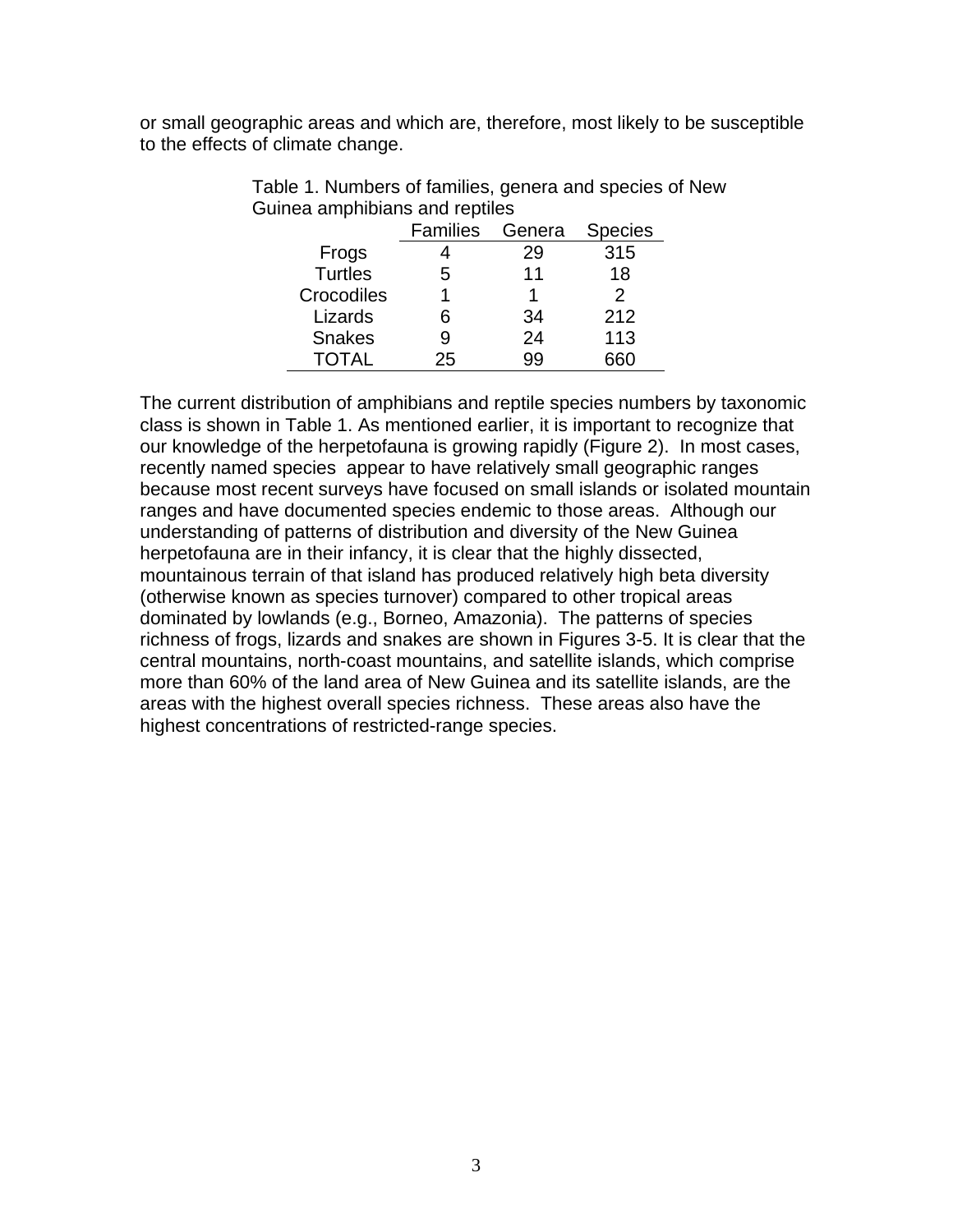

Figure 2. Cumulative species totals of New Guinea amphibians and reptiles by date of description.



Figure 3. Species richness of Papuan frogs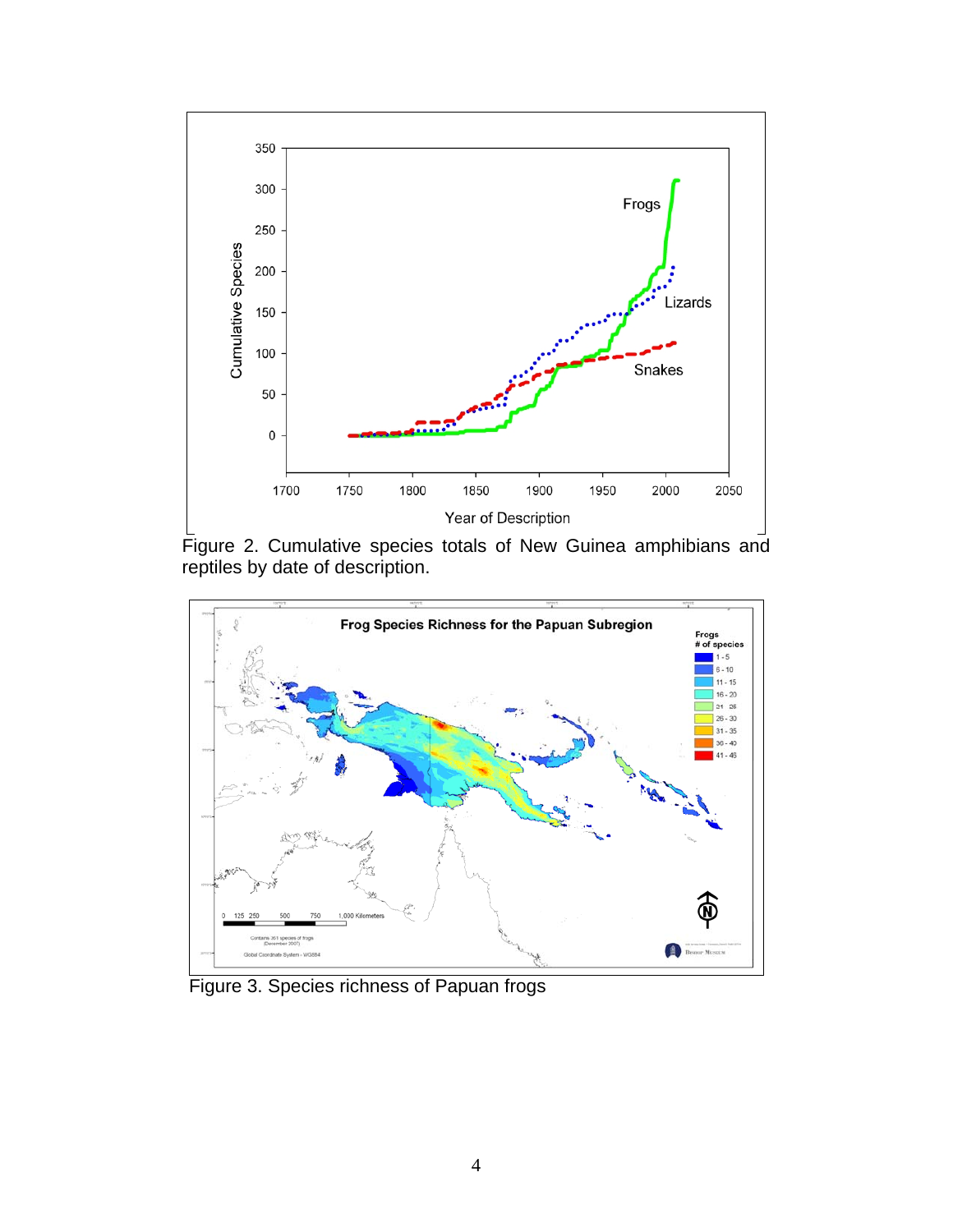

Figure 4. Species richness of Papuan lizards



Figure 5. Species richness of Papuan snakes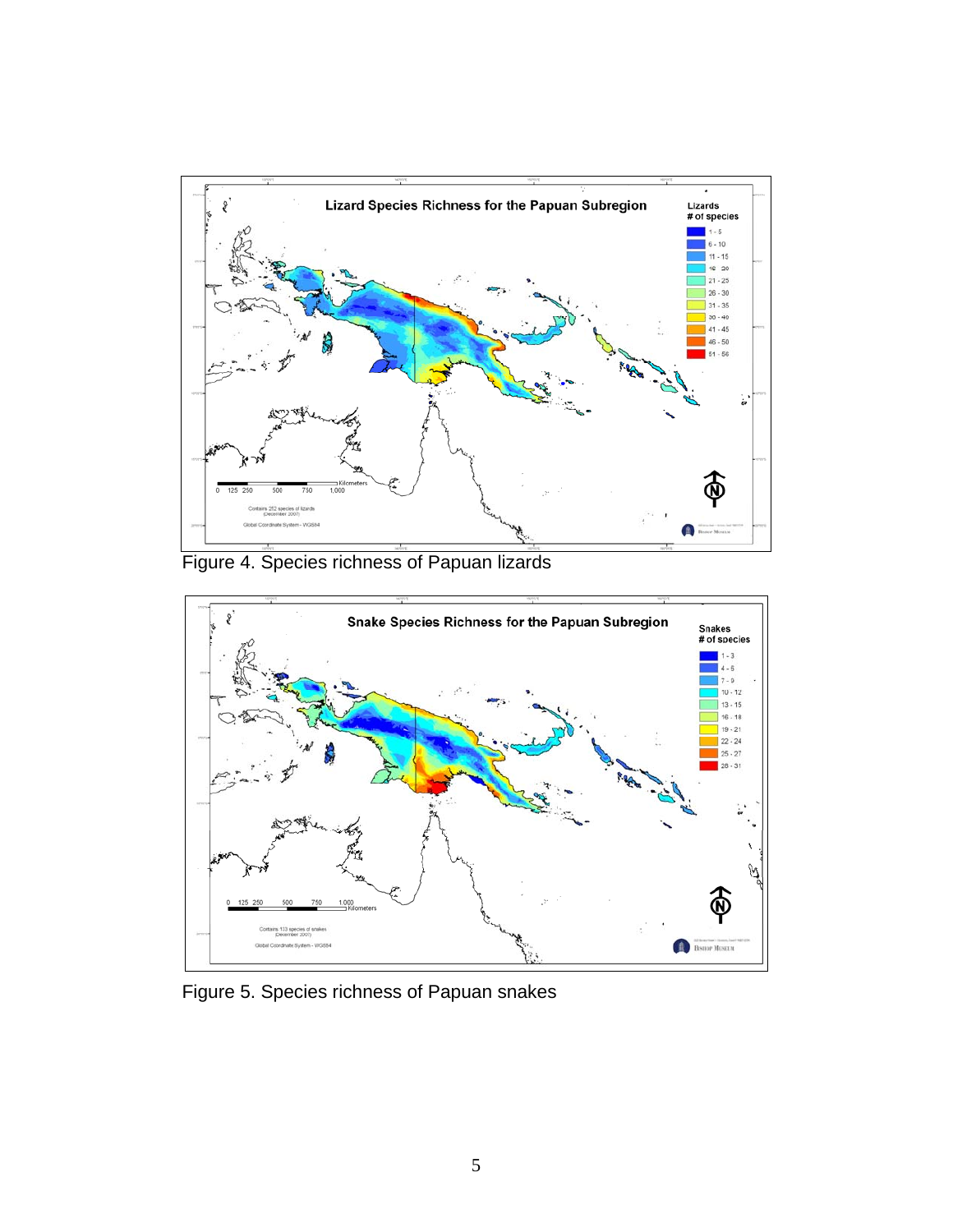#### **Frogs**

Based on current understanding of scientifically named species, there are 133 species of frogs with geographic ranges of 500  $km^2$  or less (Appendix 1). At least 105 of these have ranges of  $\langle 200 \text{ km}^2 \rangle$  and eight of those have a range of  $<$  50 km<sup>2</sup>. Sixty-four species with a range of  $<$  500 km<sup>2</sup> are generally found at approximately 1000 m or higher and 21 of those are generally found at elevations of 2000 m or higher. It is this latter group that may be most vulnerable to the effects of climate change. At least half of these species inhabit mountain summits and could be driven to extinction by disappearance of their habitat attendant upon increasing temperature. It is possible that the Massenerhebung effect (compression of forest zonation in outlying ranges) could play an important mitigating role, although this depends on cloud cover/precipitations changes that cannot be predicted. In fact, it is also possible that climate change could lead to reductions of rainfall and the disappearance of wet forest current dependently on the Massenerhebung Effect (Mueller-Dombois and Fosberg, 1988). This would almost certainly lead to the extinction of species inhabiting cloud forest on the d'Entrecasteaus and Louisiade archipelagos, including species at relatively low elevations, such as a recently discovered frog on Rossel Island that is known only from a small patch of cloud forest that occurs from 630-800 m elevation on the upper slopes of Mt. Rio (Kraus and Allison, in press).

Twenty-five currently named species of frogs are confined to islands off the coast of New Guinea (Appendix 2) and, of those, 16 (64%) have ranges of 500 km<sup>2</sup> or less. Another 17 insular endemics await description by Kraus and Allison. Although offshore islands were once thought to have low-to-modest levels of endemism, recent studies by Günther, Richards, Kraus and Allison, and others have demonstrated that many of these islands and island groups in fact support a high number of endemic species. Some of these have been named and many more are in the process of being named. As a result of recent survey work the number of frogs endemic to the Louisiades, for example, has doubled from four to eight and, on the basis of collections still being worked on, is likely to again increase to at least 15-20 species.

#### **Lizards, Snakes, Crocodiles, and Turtles**

Lizard species tend to occupy larger geographic ranges than do frogs (Figures 6 and 7), probably because they can more readily cross oceanic barriers and are less restricted to relatively wet areas. For example, the average range size of Papuan frogs is 39,079 km<sup>2</sup> while that for lizards is 71,258 km<sup>2</sup>. The incidence of restricted range endemism is also lower. Approximately 35% of frogs have ranges of 500 km<sup>2</sup> or less, but only 12 out of 233 lizard species (~5%) have analogous ranges (Appendix 3). This includes two species of skinks (genus *Ctenotus*) that have extensive ranges in Australia and are represented in New Guinea by small populations confined to the Trans-Fly region of southern New Guinea. In addition, the distributions of two species of agamid lizards (genus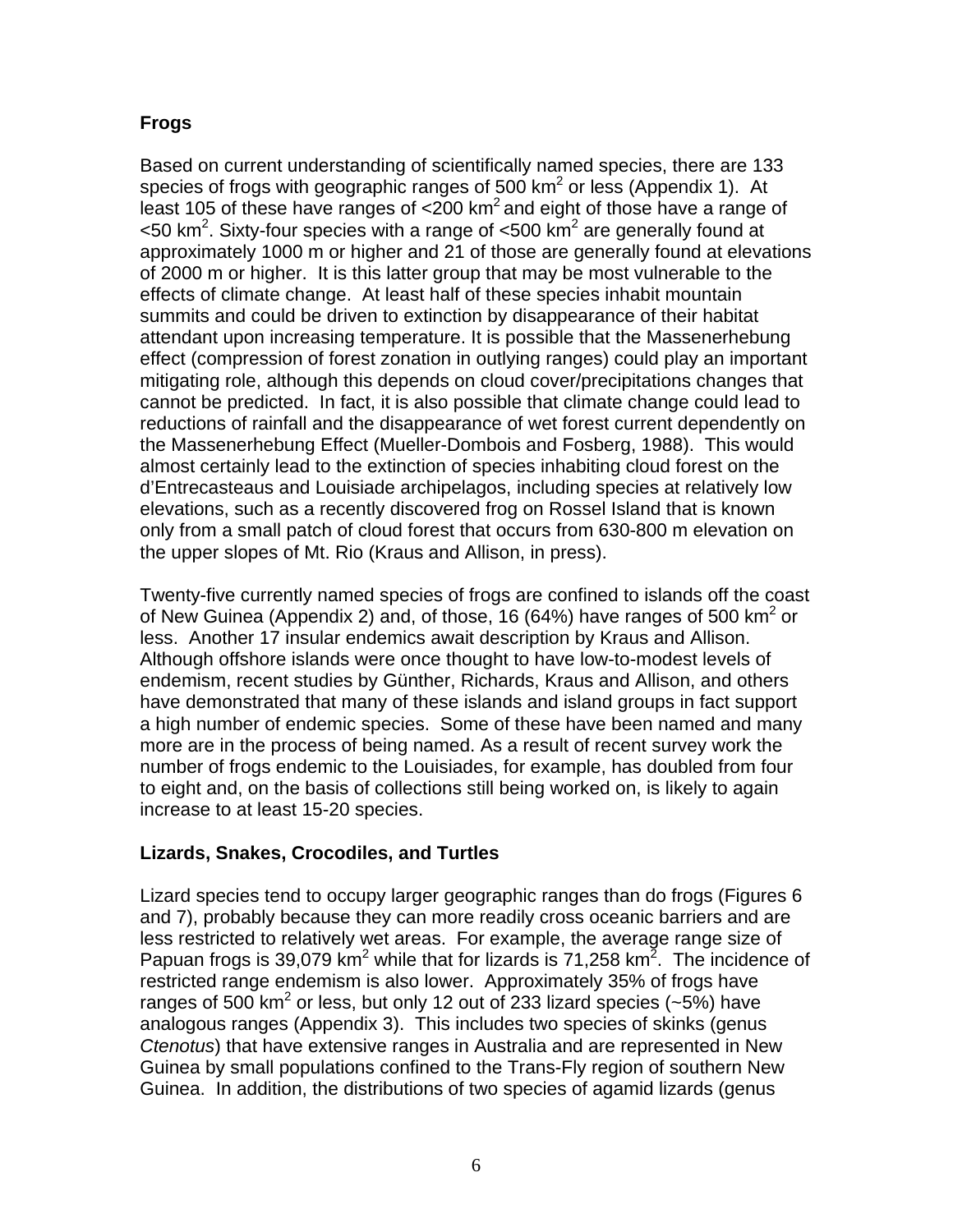*Hypsilurus*), two species of skinks (genus *Lipinia*) and a gecko (*Cyrtodactulys aaroni*) are relatively poorly known and may have larger geographic ranges than is known at present. This leaves five species of lizards, a gecko (*Nactus acutus*), three species of skinks and a monitor lizard (*Varanus telenesetes*) which are all restricted to islands. One of the skinks (*Sphenomorphus transversus*) is endemic to Bougainville where it is very rare, and another, *Tribolonotus annectens*, is endemic to montane areas of the Gazelle Peninsula in eastern New Britain. The three remaining species, a gecko (*Nactus acutus*), a skink (*Sphenomorphus louisiadensis*) and the *Varanus* are all endemic to the Louisiade Archipelago. The *Nactus* is known only from a single specimen from montane areas (~700 m) on Rossel Island. At least another 15 species of lizards with ranges <500km2 are awaiting description; most of these are restricted to offshore islands in Milne Bay Province.



Figure 6. Numbers of species of frogs by geographic range size.



Figure 7. Numbers of species of lizards by geographic range size.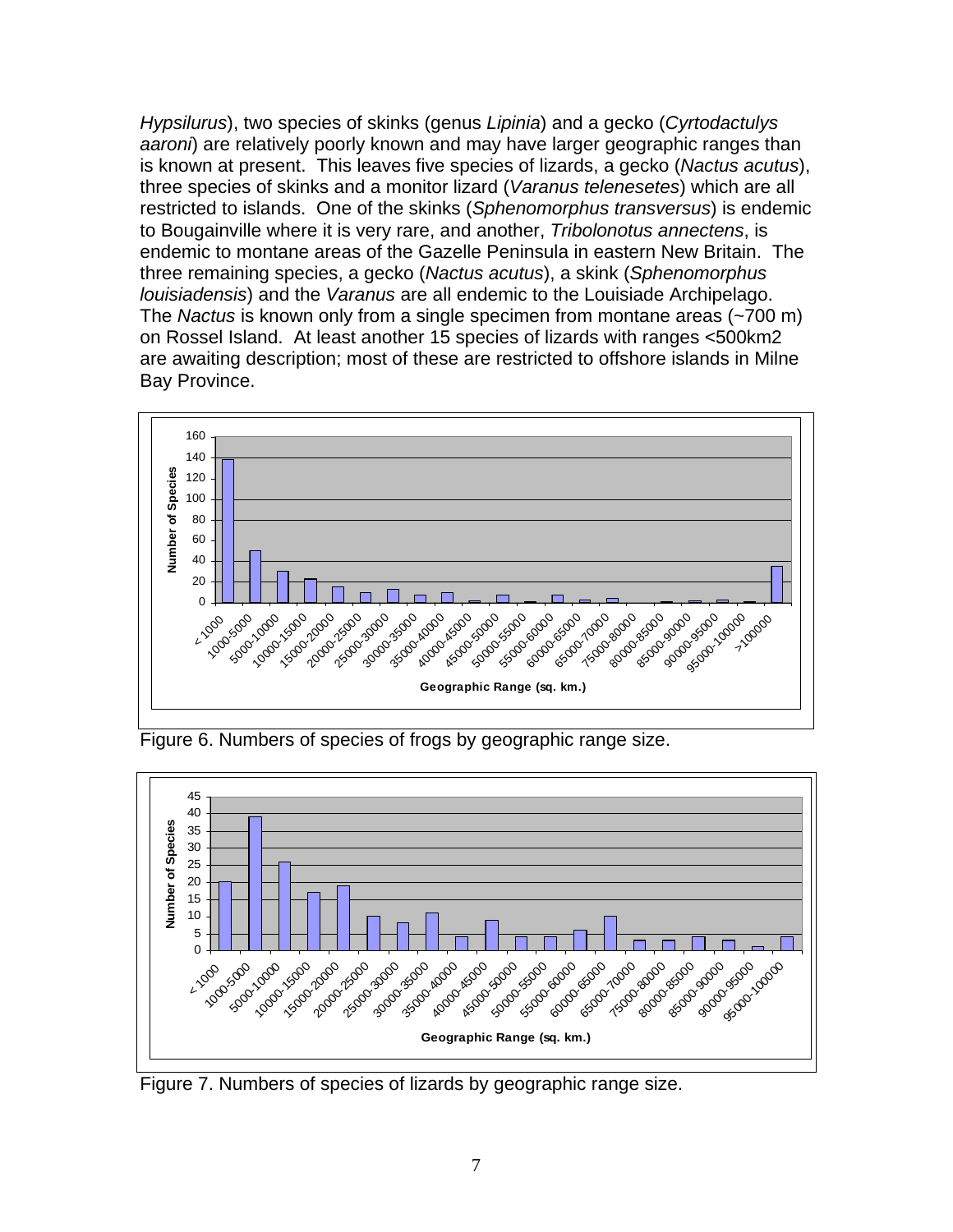There are only eight species of currently recognized species of lizards found at elevations of 2000 m or higher (Appendix 4). Four of these (*Lobulia alpina*, *L. glacialis*, *L.stellaris* and L. *subalpina*) and at least one as yet unnamed species are confined to high elevation grasslands and would be vulnerable to extinction if this habitat disappears due to increasing temperatures and other climate-related changes (Greer, Allison and Cogger, 2005).

There are 95 species of terrestrial snakes known from the Papuan region. Five of these (~5%) are known from areas of 500 km<sup>2</sup> or less. One of these, a python (*Antaresia maculosa*), is a widely distributed Australian species that was recently found to also occur in southern New Guinea (O'Shea, 2004). The other three species, three elapids (*Toxicocalamus holopelturus*, *T. longissimus* and *T. misimae*) and a blindsnake (*Typhlops hades*) are endemic to the Louisiade Archipelago.

Snakes are largely confined to low elevations. There are only two species found above 2000 m, and both are widespread.

There are only two species of crocodiles and 21 species of freshwater turtles. All inhabit lowland waterways, mostly on the south coast of New Guinea, and do not appear to be in any immediate peril as a result of loss of habitat due to climate change. However, elevated temperatures are known to limit hatching success in sea turtles (Western and Sinclair, 2001) and to bias the sex ratio toward females. This could adversely impact freshwater and marine turtle populations in New Guinea.

### **Conclusion**

This analysis has demonstrated that approximately 35 species of frogs, several species of lizards and several species of snakes are represented by small populations on islands or mountain summits and may be particularly vulnerable to extinction as a result of climate-change related habitat loss. With further biological survey work in New Guinea there are likely to be modest increases in the number of vulnerable lizards and snakes and at least a doubling and perhaps as much as a tripling in the number of vulnerable frog species.

A recent global assessment of frog populations (Stuart et al. 2004) has demonstrated that upwards of a third of frog species are threatened with extinction. The factors involved vary, but primarily include habitat loss and mortality caused by a pathogenic fungus, *Batrachochytrium dendrobatidis*. This fungus, generally known as the chytrid fungus, has been documented to occur in most parts of the world, including isolated areas such as Australia but is currently unknown from New Guinea. While its potential impact in New Guinea is only speculative at this point, it could prove devastating. Inasmuch as its virulence is known to increase with temperature, the (presumed) presence or arrival of the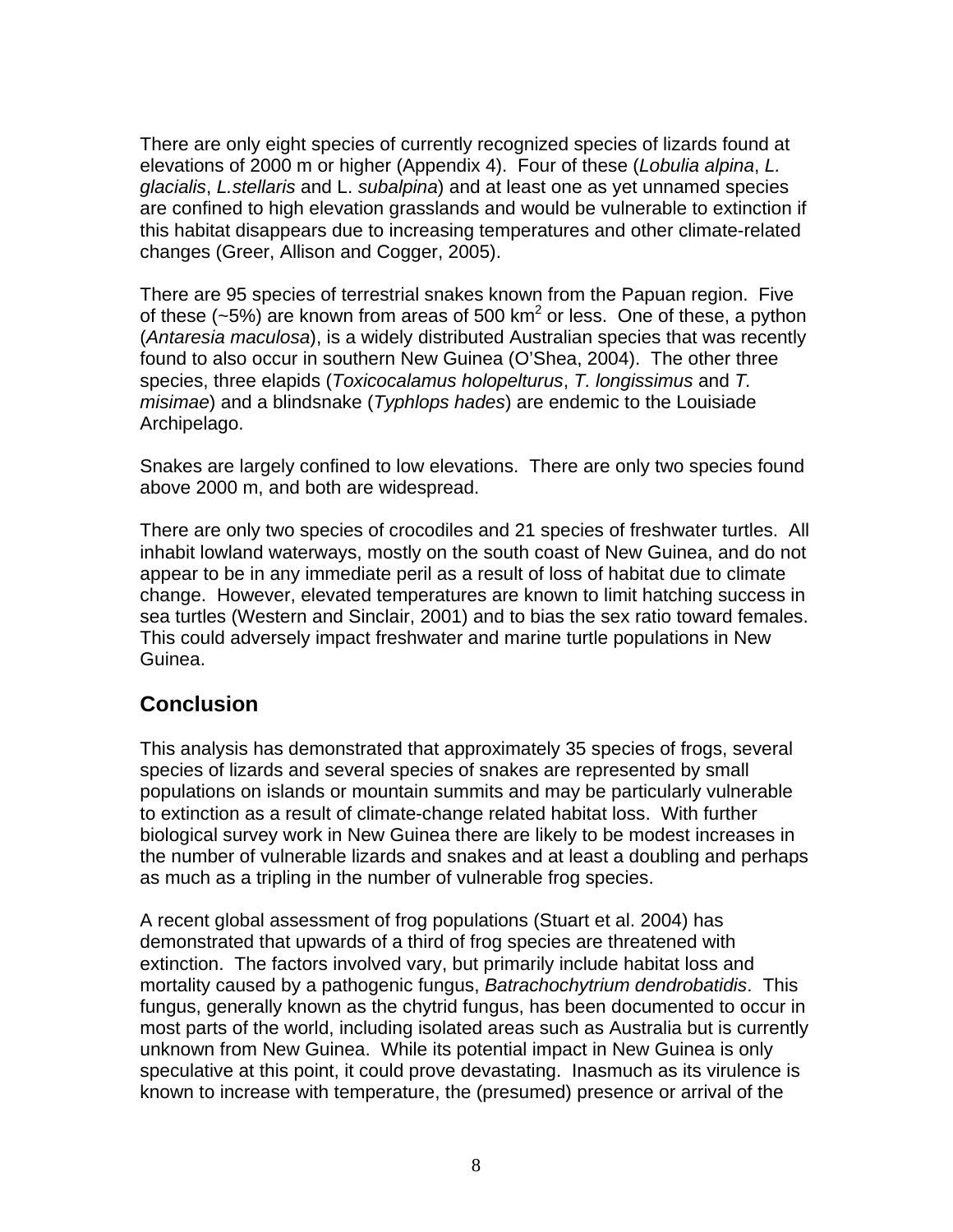fungus in Melanesia, combined with regional warming, could cause even more devastating loss of amphibian populations.

It is quite possible that some species that are currently confined to small, upland areas may expand their range if climate-related change produces an increase in critical habitat. However, most of the restricted-range species occur in upland areas or on small islands where additional habitat is unlikely to become available. In the case of montane species, increasing temperature could drive populations to higher elevations. Because total land area decreases with elevation, this would force such species into smaller areas and most likely lead to population declines and extinctions. Moreover, high elevation grassland and elfin forest are highly susceptible to loss due to fire, which has been increasing in frequency and severity during the past several decades (Shearman et al., 2009) and is expected to continue to increase with increasing temperatures.

The high beta diversity of the New Guinea herpetofauna and uncertainty over the impacts of climate change on the local biota make it impossible to assess sitespecific effects from climate change or to identify specific areas of low risk to climate change that should be incorporated into a protected-area management network. However, it seems fairly clear that large areas with high ecological diversity, particularly areas with a wide range of elevations, probably have the greatest capacity to buffer the impacts of climate change. However, this strategy will not protect island endemics, and so they may require other types of conservation interventions. However, given the scarcity of conservation funding resources and the need to prioritize, we recommend that current conservation efforts focus on the preservation of the former, many of which in Papua New Guinea have been incorporated into the Wildlife Management Area network, and in western New Guinea have been declared as national parks.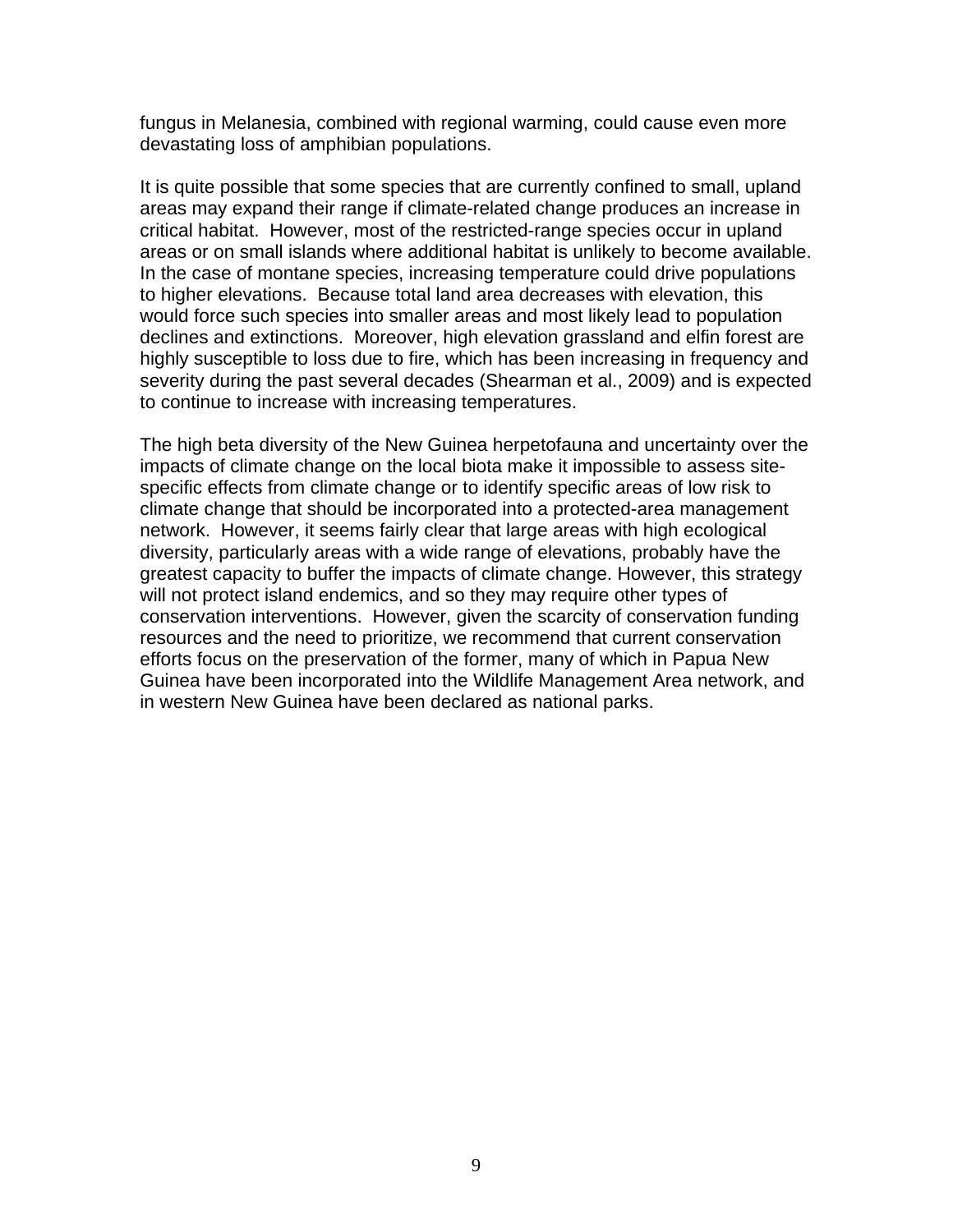#### **References**

- Greer, Allen E., Allen Allison, and Harold G. Cogger. 2005. Four new species of *Lobulia* (Lacertilia : Scincidae) from high altitude in New Guinea. Herpetological Monographs (19):153-179.
- Kraus, Fred and Allen Allison. In Press. A remarkable postmetamorphic change in color pattern in a new species of *Oreophryne* (Anura: Microhylidae) from Papua New Guinea.
- O'Shea, Mark, Robert George Sprackland, and Ilaiah HEula Bigilale. 2004. First record of the genus *Antaresia* (Squamata: Pythonidae) from Papua New Guinea. Herpetological Review 35(3):225-227.
- Mueller-Dombois, Dieter, and F. Raymond Fosbert. 1998. Vegetation of the tropical Pacific islands. Springer, New York. xxvii, 733 p. pp.
- Shearman, Phil L., Julian Ash, Brendan Mackey, Jane E. Bryan, Barbara Lokes. 2009. Forest Conversion and Degradation in Papua New Guinea 1972 – 2002. Biotropica 41(3):379-390.
- Stuart, Simion N., Janice S. Chanson, Neil A. Cox, Bruce E. Young, Ana S.L. Rodrigues, Debra L. Fischman, and Robert W. Waller. 2004. Status and trends of amphibian declines and extinctions worldwide. Science 306:1783-1786.
- Western, P.S., and A.H. Sinclair. 2001. Sex, genes, and heat: Triggers of diversity. *Journal of Experimental Zoology* 290(6):624-631.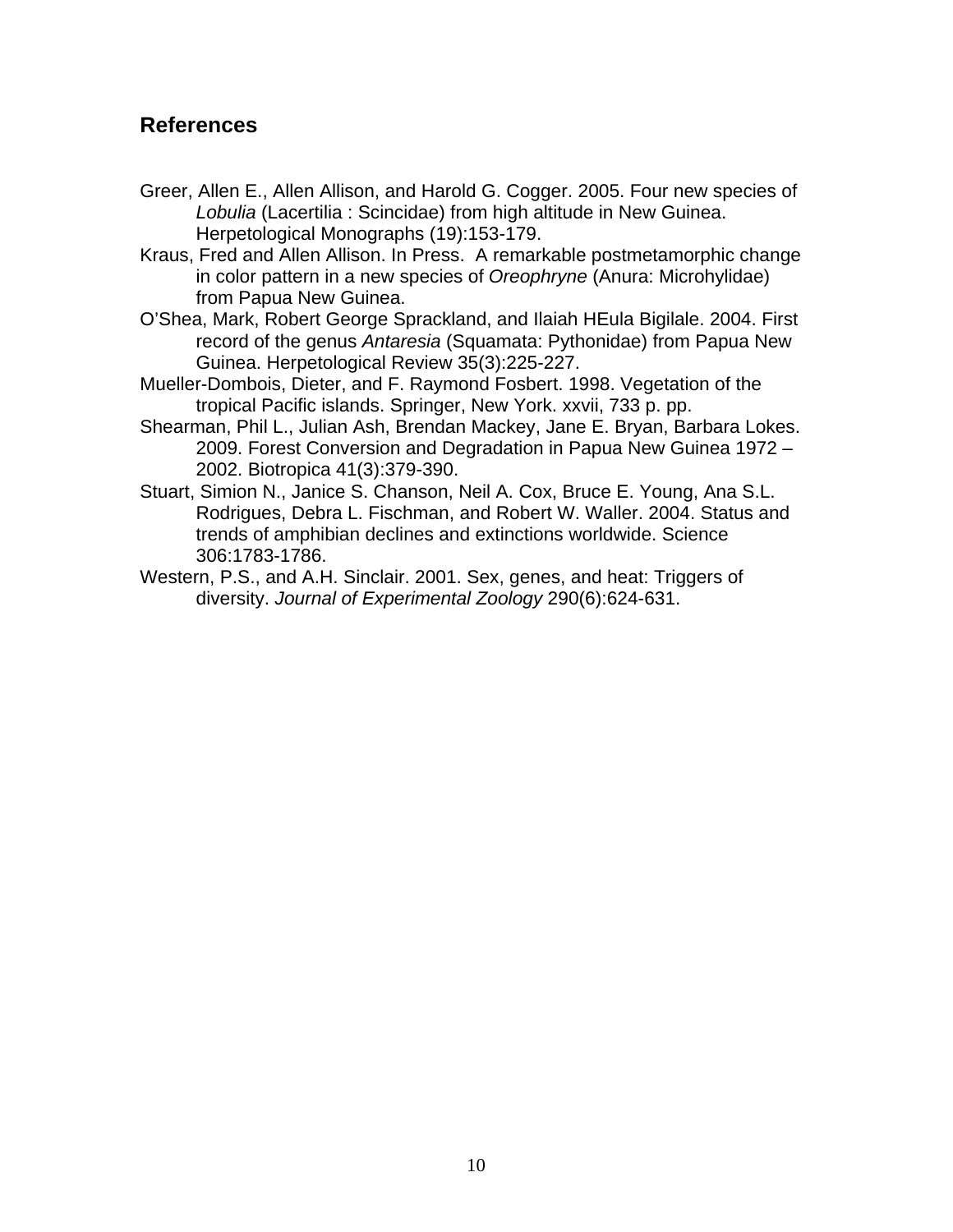Papuan frog species with a total geographic range of 500  $km^2$  or less. Those species with an elevational range that is generally higher than 1000 m are marked with  $*$  and those that are found mostly above 2000 m are marked with  $**$ .

 Albericus exclamitans\* Albericus fafniri\*\* Albericus gudrunae Albericus laurini Albericus rhenaurum\* Albericus sanguinopictus\* Albericus siegfriedi\* Albericus swanhildae Aphantophryne minuta\*\* Aphantophryne sabini\*\* Austrochaperina archboldi\* Austrochaperina brevipes\*\* Austrochaperina kosarek\*\* Austrochaperina polysticta Barygenys cheesmanae\*\* Barygenys flavigularis\* Barygenys maculata\* Barygenys parvula Batrachylodes gigas Callulops fuscus Callulops glandulosus\*\* Callulops marmoratus\* Callulops pullifer Callulops sagittatus\* Choerophryne allisoni\* Choerophryne amomani Choerophryne burtoni Choerophryne microps Cophixalus aimbensis Cophixalus ateles Cophixalus bewaniensis Cophixalus daymani\*\* Cophixalus humicola Cophixalus kaindiensis\* Cophixalus misimae Cophixalus nubicola\*\* Cophixalus pulchellus Cophixalus tagulensis Cophixalus timidus\* Cophixalus tridactylus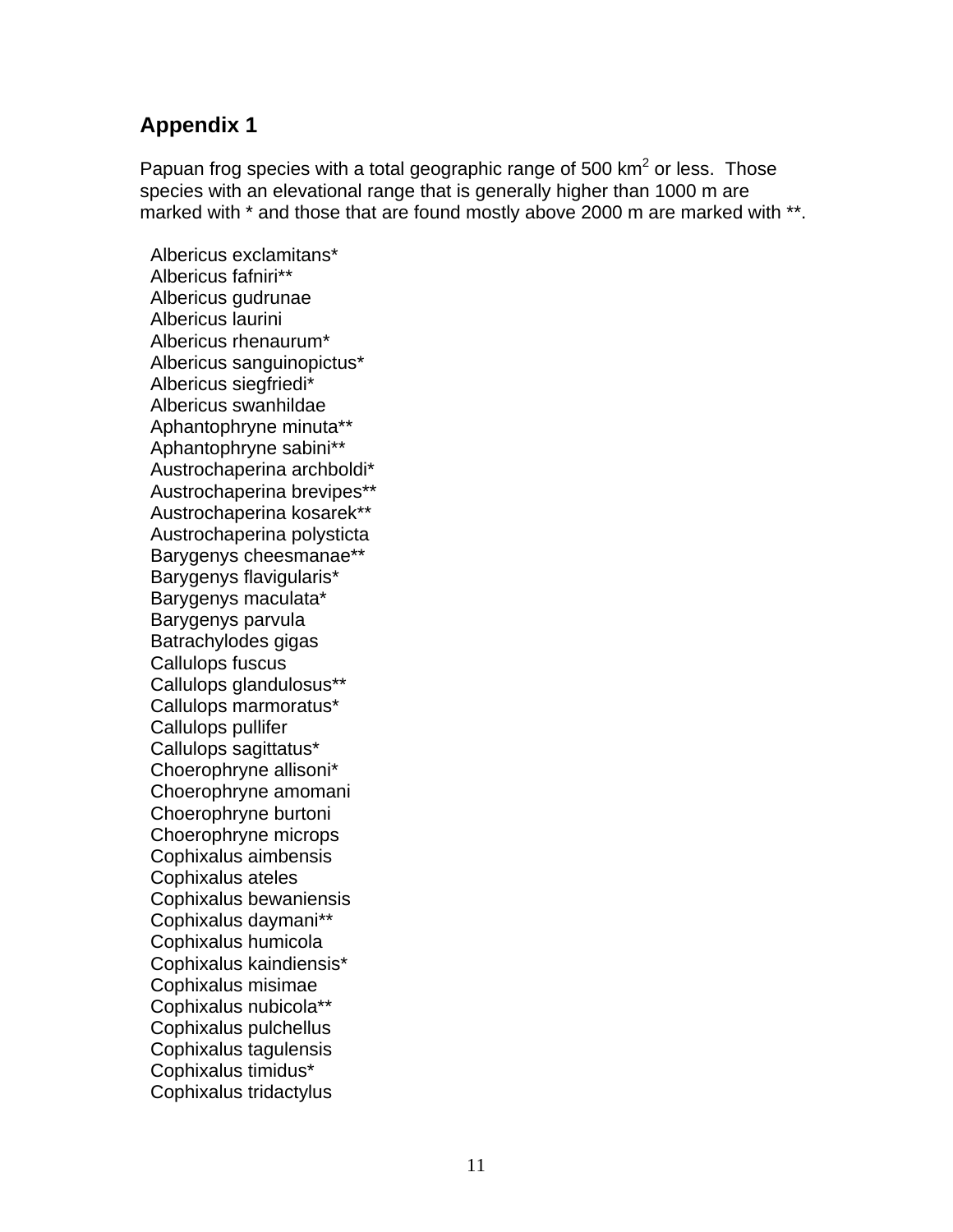Cophixalus verecundus\* Copiula expectata Copiula major Copiula obsti Copiula pipiens Hylophorbus nigrinus Hylophorbus picoides Hylophorbus rainerguentheri Hylophorbus richardsi Hylophorbus sextus Hylophorbus tetraphonus Hylophorbus wondiwoi Liophryne similis\*\* Litoria albolabris Litoria becki\*\* Litoria biakensis Litoria chrisdahli Litoria christianbergmanni Litoria dorsivena\* Litoria hilli Litoria humboldtorum Litoria huntorum Litoria macki Litoria mareku Litoria megalops Litoria mucro Litoria multicolor Litoria mystax Litoria obtusirostris Litoria oenicolen\* Litoria ollauro\* Litoria pratti\* Litoria rara Litoria robinsonae Litoria scabra\* Litoria singadanae Litoria spartacus Litoria umarensis Litoria vagabunda Litoria verae Litoria wapogaensis\* Litoria wisselensis\* Mantophryne infulata\* Mantophryne louisiadensis Mixophyes hihihorlo Nyctimystes daymani\*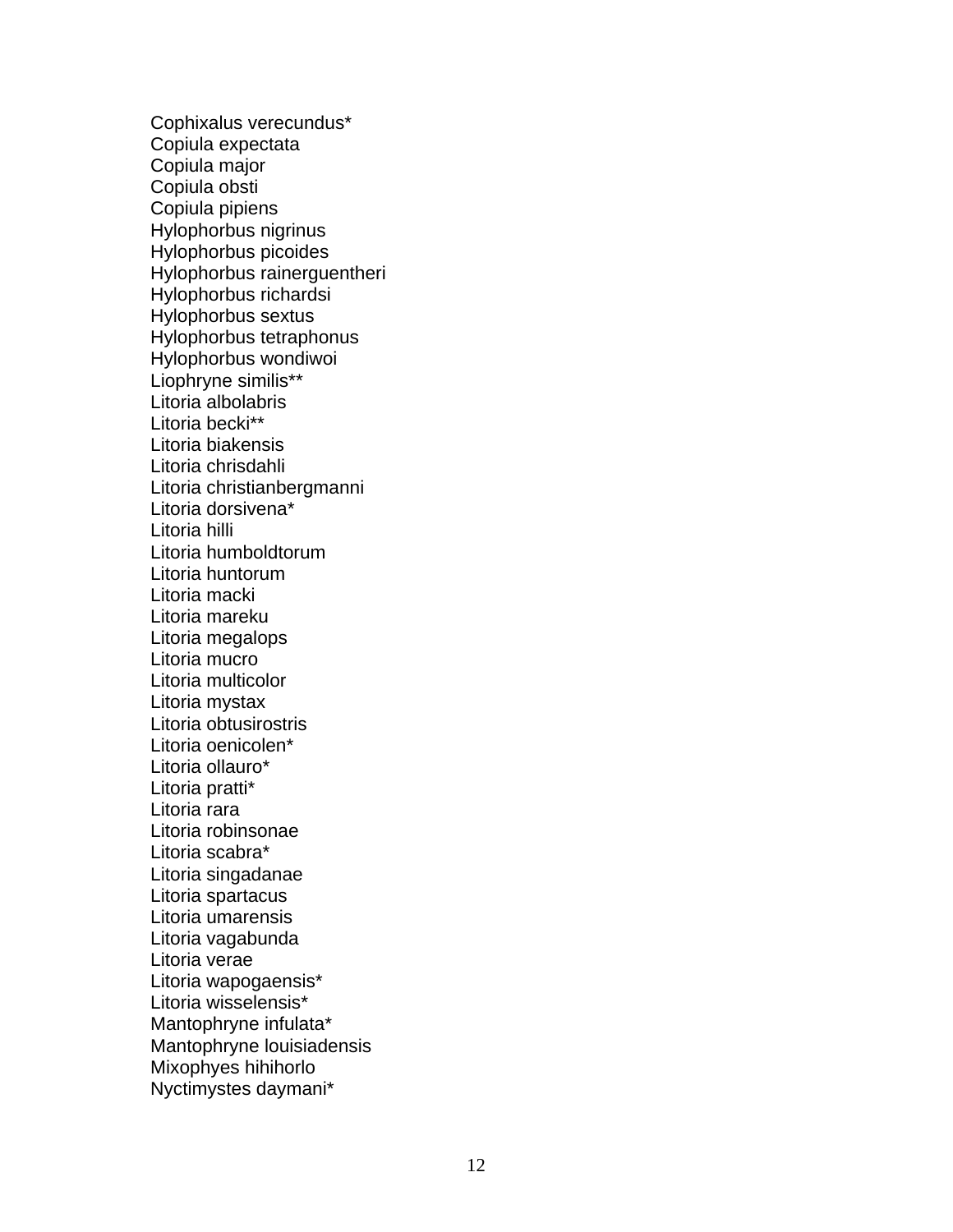Nyctimystes kuduki Nyctimystes montanus\* Nyctimystes obsoletus Nyctimystes tyleri Nyctimystes zweifeli\* Oreophryne albopunctata Oreophryne alticola\*\* Oreophryne asplenicola Oreophryne atrigularis Oreophryne brevicrus\*\* Oreophryne brevirostris\*\* Oreophryne clamata Oreophryne geminus\* Oreophryne habbemensis\* Oreophryne idenburgensis\* Oreophryne kampeni Oreophryne kapisa Oreophryne minuta\* Oreophryne pseudasplenicola Oreophryne sibilans Oreophryne terrestris\* Oreophryne unicolor Oreophryne waira Oxydactyla coggeri\* Platymantis bimaculatus Platymantis bufonulus Platymantis cryptotis Platymantis macrops Platymantis mamusiorum\* Platymantis nakanaiorum\* Platymantis parilis Platymantis sulcatus Platymantis wuenscheorum Rana aurata Xenobatrachus arfakianus\* Xenobatrachus huon Xenobatrachus lanthanites Xenobatrachus multisica\*\* Xenobatrachus ophiodon\* Xenobatrachus scheepstrai\* Xenobatrachus schiefenhoevel\* Xenobatrachus subcroceus Xenorhina adisca\*\* Xenorhina eiponis\*\* Xenorhina macrodisca\* Xenorhina varia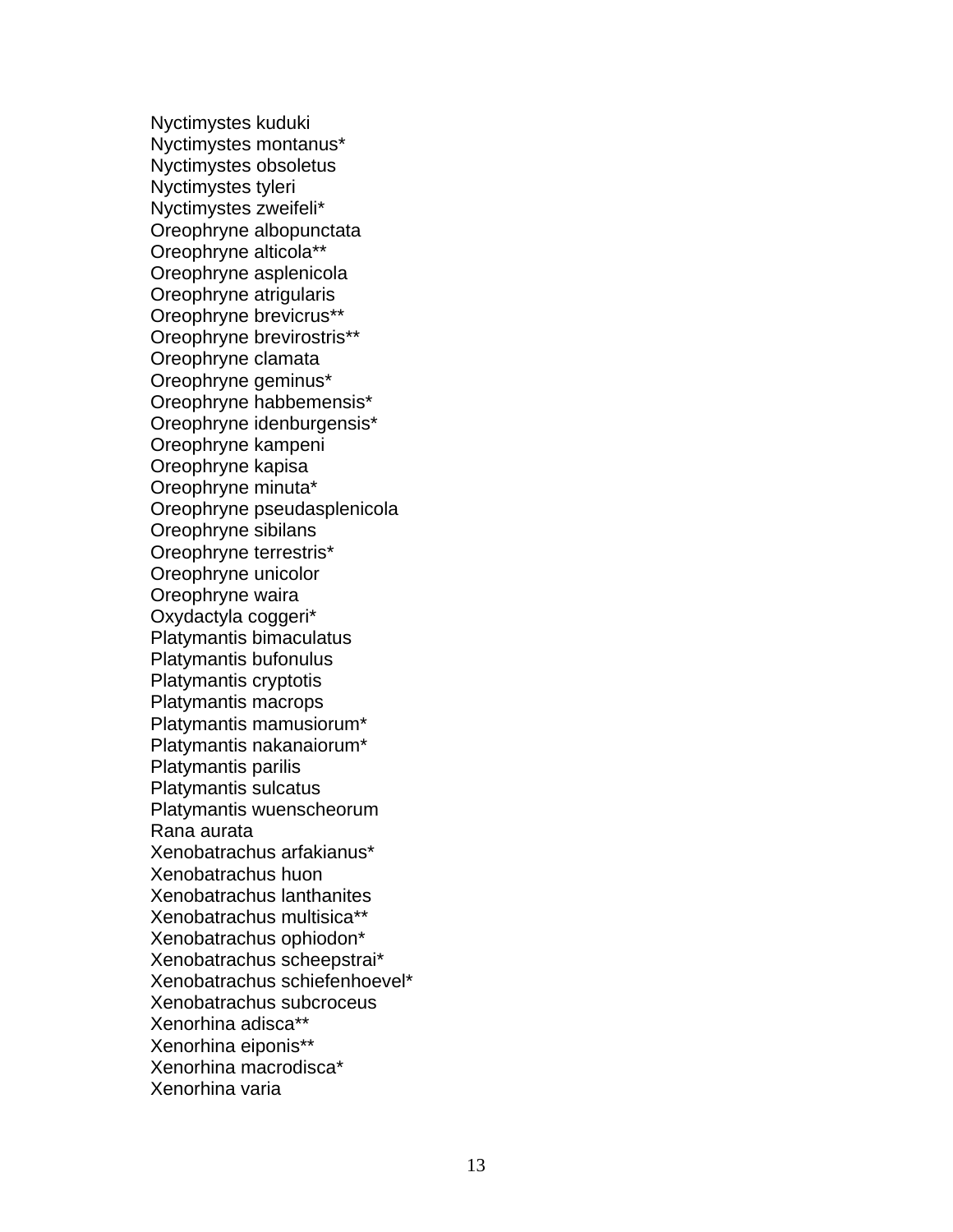Species of frogs that are confined to satellite islands around the coast of New Guinea. Those marked with a  $*$  have a known geographic range of 500 km<sup>2</sup> or less.

 Austrochaperina yelaensis Cophixalus aimbensis\* Cophixalus balbus Cophixalus humicola\* Cophixalus misimae\* Cophixalus tagulensis\* Copiula expectata\* Hylophorbus nigrinus\* Litoria biakensis\* Litoria bibonius Litoria flavescens Litoria hilli Litoria louisiadensis Litoria obtusirostris\* Mantophryne louisiadensis\* Nyctimystes avocalis Nyctimystes perimetri Oreophryne asplenicola\* Oreophryne kapisa\* Oreophryne pseudasplenicola\* Oreophryne waira\* Platymantis batantae Platymantis wuenscheorum\* Xenobatrachus lanthanites\* Xenorhina varia\*

[Plus another 17 undescribed species based on our surveys, the descriptions of 6 of which are in press.]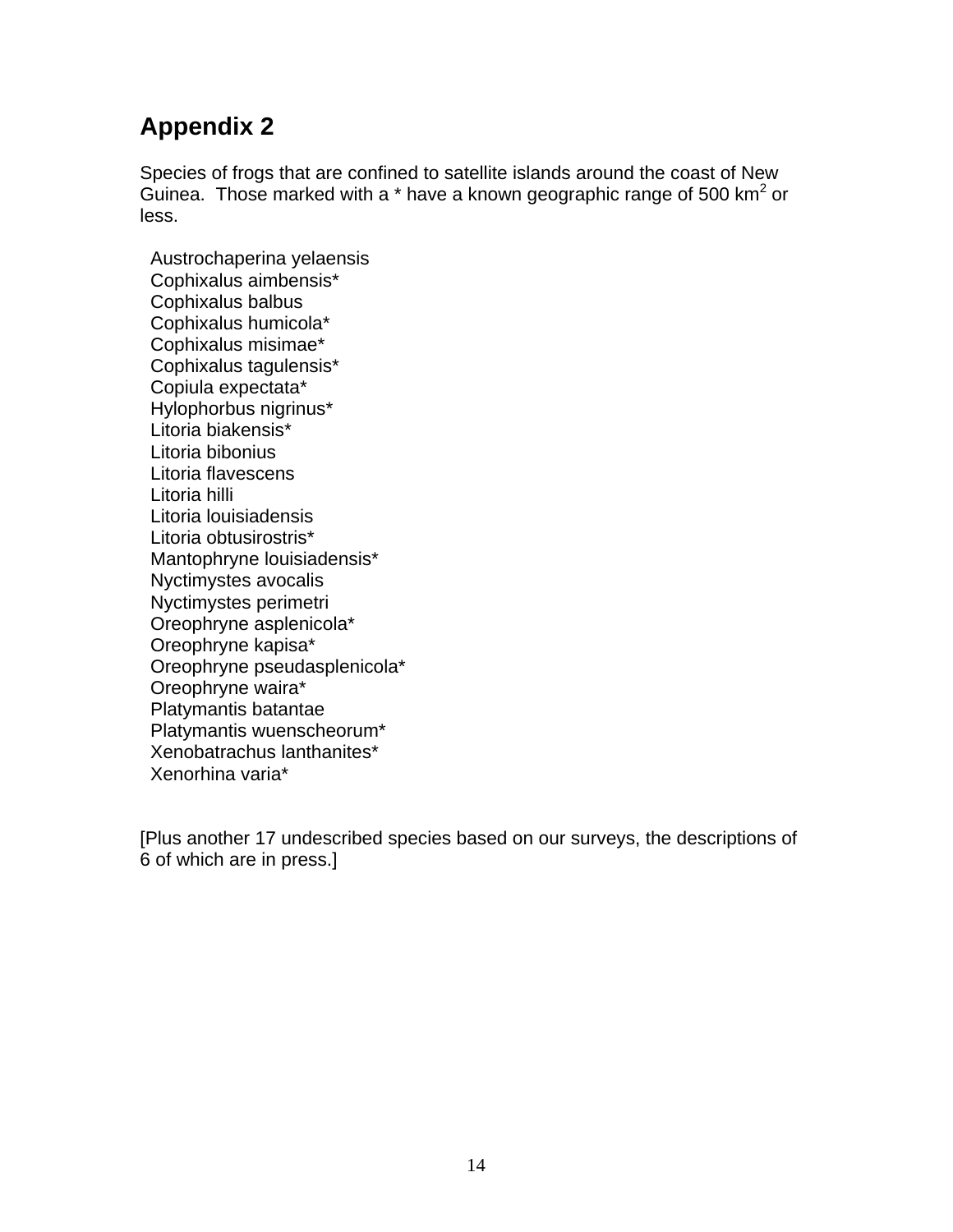Species of Papuan lizards with ranges of 500  $km^2$  or less.

 Ctenotus robustus Ctenotus spaldingi Cyrtodactylus aaroni Hypsilurus nigrigularis Hypsilurus ornatus Lipinia albodorsalis Lipinia venemai Nactus acutus Sphenomorphus louisiadensis Sphenomorphus transversus Tribolonotus annectens Varanus telenesetes

[Plus at least 6 described and 15 undescribed species of lizards based on our surveys, most of which are on offshore islands. So probably useful to include a separate appendix of insular endemics too.]